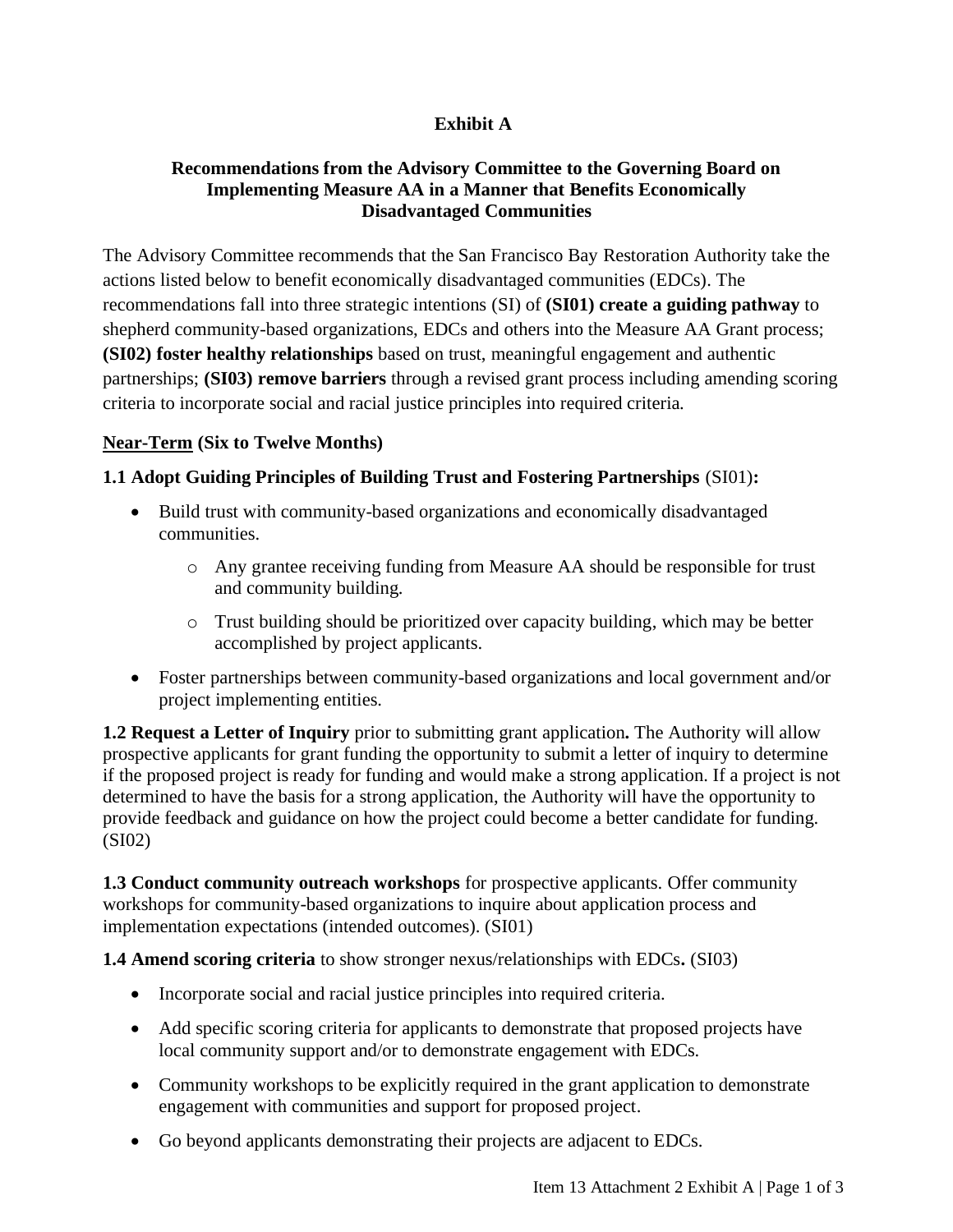**1.5 Visit economically disadvantaged communities** residing along the bay shoreline with the Governing Board, Advisory Committee, and Authority staff to better understand issues and potential opportunities. (SI02)

**1.6 Examine the feasibility to extend compensation to community members and leaders** for their participation and contribution. (SI02)

**1.7 Create a document with a basic template of what's expected of applicants** with examples of what a competitive proposal looks like and how to implement the scoring criteria in order to help clarify eligibility requirements. (SI01)

**1.8 Create an application checklist** for the applicants with a roadmap/blueprint of what they need to have ready in order to fulfill the grant criteria written in plain and accessible language. (SI01)

**1.9 Simplify language and phrasing in Measure AA communications materials.** Phrasing and language of Measure AA can discourage smaller agencies and organizations from applying. The language needs to be concise and more inclusive. (SI03)

**1.10 Enter all funded and potential EDC projects into EcoAtlas** as a project hub. Once these projects can be visualized, it will be easier to see if and how these projects can be consolidated or integrated with other bigger projects to achieve a higher level of benefits on a watershed scale. (SI03)

## **Short-Term – 1-2 Years**

**2.1 Seek more diverse and accurate representation** on the Authority's Advisory Committee, Citizen Oversight Committee and on the Governing Board. (SI01)

**2.2 More directly involve community participants in the grant process** including guidance, development, implementation and scoring. (SI02)

**2.3 Develop a second, separate application track for small community groups.** Community groups should not have to compete against much more established organizations and larger agencies with the capacity and resources required to apply under the current process. (SI01)

**2.4 Prioritize building capacity of partners and applicants from historically underrepresented groups** by offering technical assistance to support first-time applicants with navigating the process and eliminating barriers. (SI03)

**2.5 Leverage capacity by identifying community-based groups with the administrative capabilities to partner with smaller and/or grass roots organizations** to apply for and manage a government restoration grants. (SI03)

**2.6 Provide project planning assistance** to help local groups identify appropriate projects and habitat restoration goals. (SI03)

Item 13 Attachment 2 Exhibit A | Page 2 of 3 **2.7 Require or encourage project applicants to engage communities** with a focus on